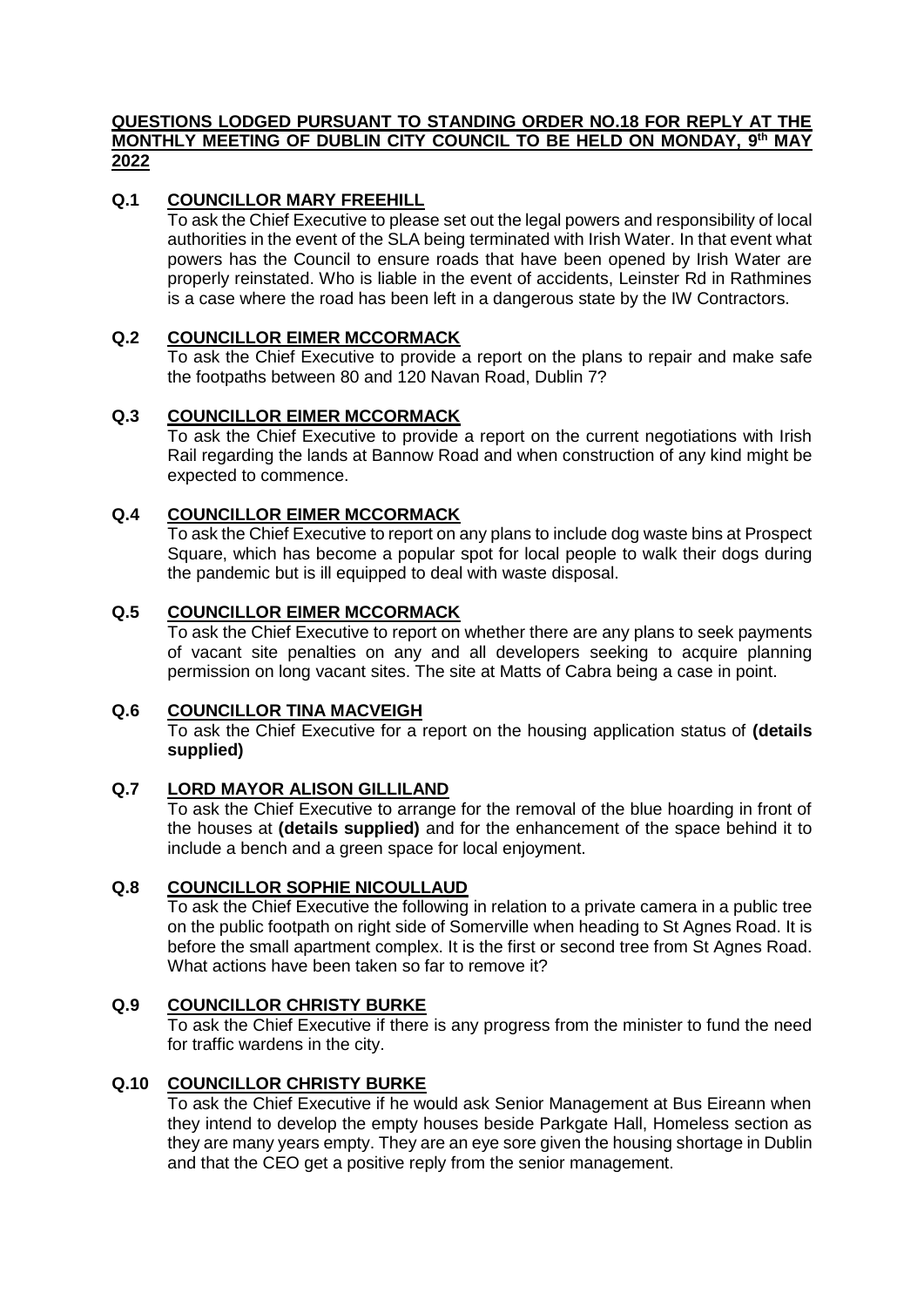# **Q.11 COUNCILLOR CHRISTY BURKE**

To ask the Chief Executive if he would request a Garda unit to address the serious drug dealing and anti-social behaviour at **(details supplied),** as senior Garda management need to address the ongoing issues on the stairwells of the complex from day time to evening time.

## **Q.12 COUNCILLOR CHRISTY BURKE**

To ask the Chief Executive if the central area have had an increase in dog and litter wardens in the area.

## **Q.13 COUNCILLOR DECLAN MEENAGH**

To ask the Chief Executive to estimate how much electricity could be generated if rooftop solar was installed on all DCC property including social housing stock and to further estimate how much energy could be generated for AHB housing stock. To ask for an estimate of what percentage of DCC property has solar at the moment and how much power it generates and if he will make a statement on the matter?

## **Q.14 COUNCILLOR ANTHONY CONNAGHAN**

To ask the Chief Executive to request the developer at **(details supplied 1)**, to address the issues with the gates and repair the gates at the **(details supplied 2)** side for vehicle access. At times they stop working and the emergency services do not have access.

## **Q.15 COUNCILLOR ANTHONY CONNAGHAN**

To ask the Chief Executive to consider a full re-instatement of the paths throughout **(details supplied)** where a number of locations have previously been reported at **(details supplied)** outside numbers 10,11,12,13, 14, 18a, 19- 23, 24, 28 & 35 at the NWA meeting 20th July 2021.

## **Q.16 COUNCILLOR ANTHONY CONNAGHAN**

To ask the Chief Executive for a full update on the planning enforcement issue at **(details supplied)** where a local resident has tried to commandeer a public green space. Have legal proceedings been instigated and where are we on the matter? Local residents who have used this green space for decades are without the full use of this amenity for a long time now.

## **Q.17 COUNCILLOR ANTHONY CONNAGHAN**

To ask the Chief Executive to arrange for the re-alignment of the driveway at **(details supplied)**, as the dishing that was originally put in does not go the full width of the driveway. If these works could be part of the reinstatement of the paths at this location (programme of works 2022) that would make sense.

## **Q.18 COUNCILLOR RACHEAL BATTEN**

To ask the Chief Executive for the paths on Greencastle Avenue, Donnybrook, D17 to be upgraded and repaired.

## **Q.19 COUNCILLOR MICHAEL WATTERS**

To ask the Chief Executive to arrange for the street currently called St. Michael's Estate in Inchicore, Dublin 8 to be changed; the name is linked to the former flat complex that was located there.

## **Q.20 COUNCILLOR MICHAEL WATTERS**

To ask the Chief Executive to arrange for a playground to be installed in Walkinstown Park, Walkinstown, Dublin 12.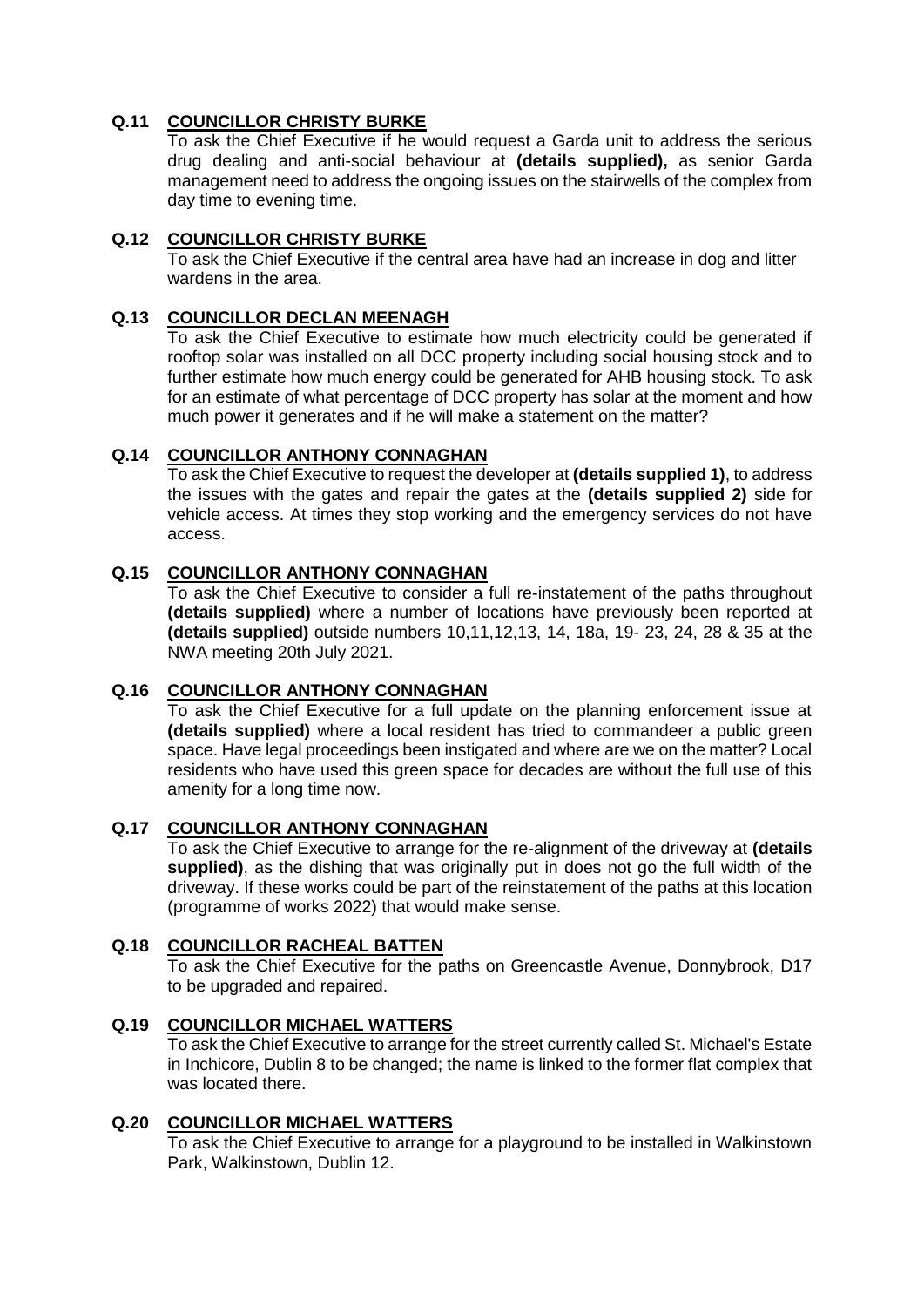# **Q.21 COUNCILLOR MICHAEL WATTERS**

To ask the Chief Executive to explain Dublin City Council policy in relation to the installation of information boards in Dublin City Council parks.

# **Q.22 COUNCILLOR LARRY O'TOOLE**

To ask the Chief Executive to respond to the following re: construction work at **(details supplied 1).** The green area at **(details supplied 2)** has been covered with rubble and debris. The public footpath on **(details supplied 3)** has been broken and is in a state of disrepair. It is also covered with soil while work is ongoing. Can Planning Enforcement engage in this?

## **Q.23 COUNCILLOR LARRY O'TOOLE**

To ask the Chief Executive to respond to the following in relation to reinstating the grass margins at **(details supplied).**

## **Q.24 COUNCILLOR LARRY O'TOOLE**

To ask the Chief Executive to respond to this request at **(details supplied):** Carry out repairs on the footpaths which are uneven, cracked and because of 'trips' are a hazard. Also can the tarmac sections be grassed – as has been treated in some nearby roads.

## **Q.25 COUNCILLOR MICHAEL PIDGEON**

To ask the Chief Executive if there is a planned timeline and allocated funding to complete the pedestrianisation works on Suffolk Street. The junction with Grafton Street still has no-longer-needed traffic lights, for example.

## **Q.26 COUNCILLOR NOELEEN REILLY**

To ask the Chief Executive to conduct a fire safety audit at Santry Cross/Forestwood after a number of fires there.

## **Q.27 COUNCILLOR MÁIRE DEVINE**

To ask the Chief Executive for the details on derogations granted to extension of work hours at Chamber St development, Dublin 8, and to ascertain if the contractor has abided by the planning conditions that the near neighbours be informed for each derogation granted?"

## **Q.28 COUNCILLOR MÁIRE DEVINE**

To ask the Chief Executive when the availability of staff to engage via telephone will be restored/extended from the current restricted hours which have led to long wait times queued- especially when making an enquiry regarding housing.

## **Q.29 COUNCILLOR MÁIRE DEVINE**

To ask the Chief Executive that DCC provide a report on how to best manage and satisfy the significant upsurge in demand for allotments that reflects communities renewed focus on urban growing and "doing their bit" to address concerns about climate change?

## **Q.30 COUNCILLOR MÁIRE DEVINE**

To ask the Chief Executive that **(details supplied)** be urgently transferred following the assessment and report on the premises by EHO which is of significant concern?

#### **Q.31 COUNCILLOR NOELEEN REILLY**

To ask the Chief Executive for exact details of the Community facilities which will be provided at the New Northside Depot in Ballymun.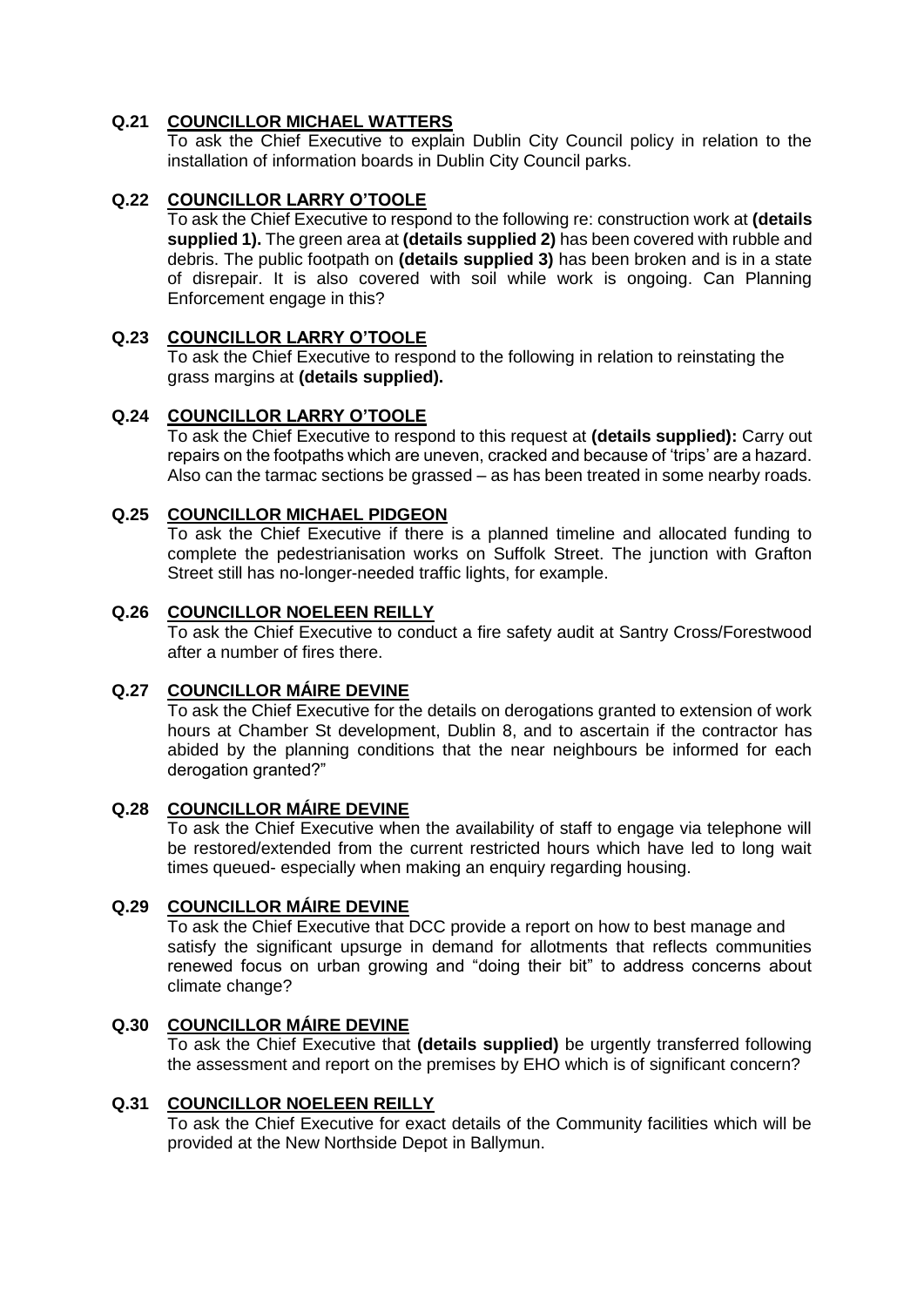# **Q.32 COUNCILLOR RACHEAL BATTEN**

To ask the Chief Executive to outline in detail the arrangement at Collins Avenue corner with the coach arrangement. Also outline why there was no noise to the residents or councillors. What fees are being paid and how those funds are being used to ensure that the facilities are improved in the area such as toilets in Ellenfield Park.

### **Q.33 COUNCILLOR LARRY O'TOOLE**

To ask the Chief Executive to respond to the following housing request: **(details supplied.** This couple and their two daughters, aged thirteen and four, wish to transfer from their current accommodation to a two bedroom house. Can they be considered for a transfer to a more suitable accommodation.

### **Q.34 COUNCILLOR DANNY BYRNE**

To ask the Chief Executive for an update on the provision of a bath at **(details supplied).** The tenant states that the assessment was done some two years ago and the heath of his wife has deteriorated in the interim.

### **Q.35 COUNCILLOR NOELEEN REILLY**

To ask the Chief Executive for an update on the affordable housing scheme for Ballymun, for timelines and details on the lands at Sillogue and Balbutcher lanes.

## **Q.36 COUNCILLOR NOELEEN REILLY**

To ask the Chief Executive for an update on the household waste management collection service budgeted for in 2022.

### **Q.37 COUNCILLOR MANNIX FLYNN**

To ask the Chief Executive to write to the relevant minister requesting a full overview and examination of the BID legislation that is causing grave concern to many businesses in the city centre area who wish to exit the BID. It would appear that the process of the plebiscite is wholly undemocratic, lacks any clear transparency. Is not subject to any independent scrutiny by an individual or body. That no member of the BID can scrutinise one vote for irregularities. That the register of electors seems to be unavailable in hard copy for those who wish to oppose the BID in a democratic manner.

Also, it would appear that the supermarkets, shopping centres and indeed chains or multiples can manipulate the vote in their favour to retain the BID while many of the sole traders, small coffee shops and artisan businesses find it wholly inequitable that this anomaly is taking place. Indeed, during the recent process regarding the campaign for BID renewal it was very obvious that many questions asked by the business community who wished to exit the BID were left with unsatisfactory answers. This is not to say that DCC staff did not do their job but simply that the legislation is unsound and rather confusing and is not fit for purpose. I am sure that the city manager and his staff are aware of these anomalies.

Further, I would request that the city manager retain all documentation, ballot papers, envelopes that have got to do with the recent plebiscite in order that they may be examined to ascertain discrepancies and irregularities regarding signatures etc. Also, to ascertain who exactly is the rate payer in this instance? Who exactly is this vote made out to?

These are very important issues for the city council who conducts this plebiscite and is also charged with recovering these rates for a private company. There is great disquiet among businesses about this rates inequality that will have to face now for the next five years. Bearing in mind the great economic uncertainty that is facing Dublin city centre.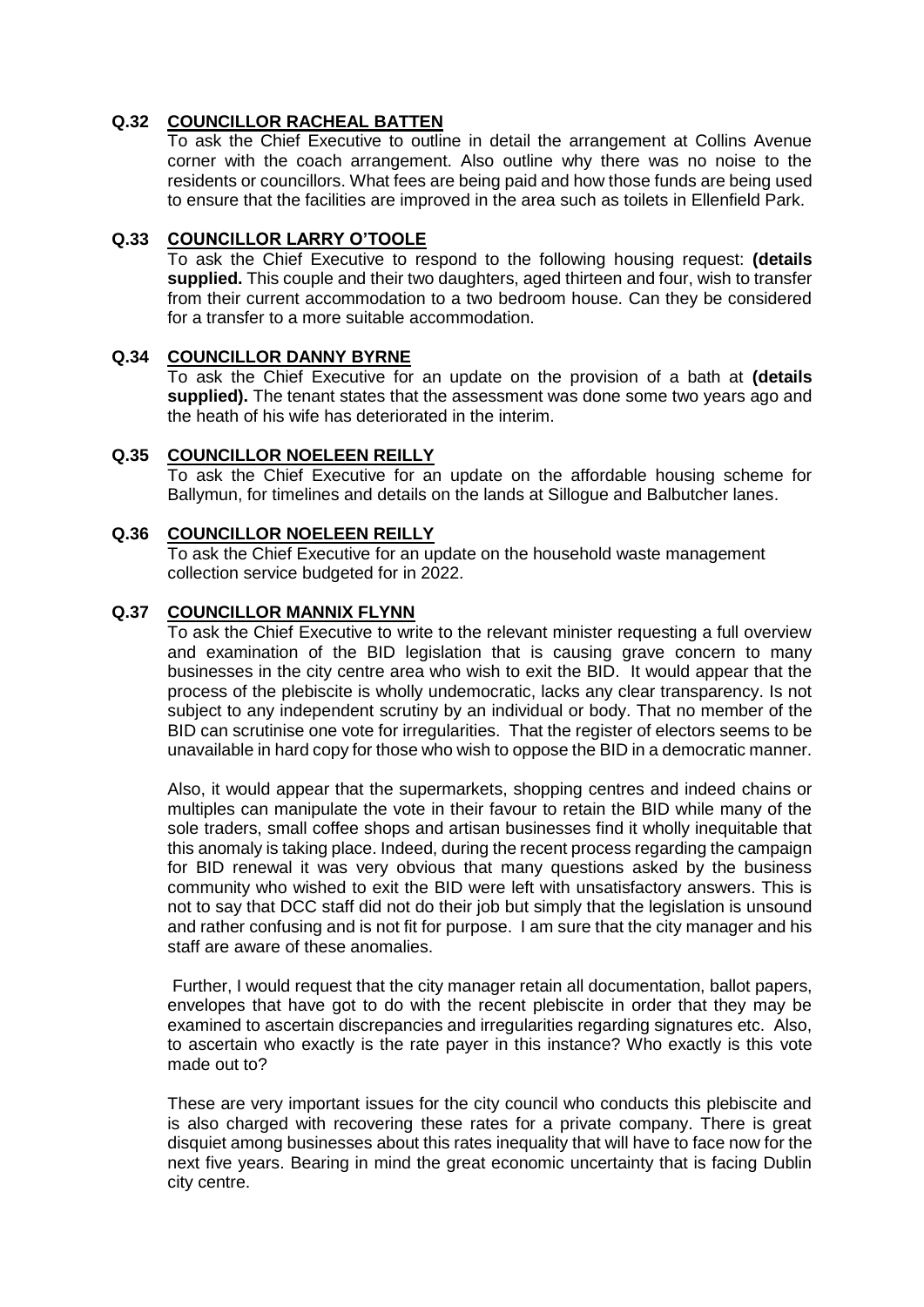# **Q.38 COUNCILLOR MANNIX FLYNN**

To ask the Chief Executive to make available Dublin City Council's policy with regards advertising in Dublin city. Further, can the manager issue a statement with regards the ceasing of business by the IPA Company which has advertising boards on many DCC properties and other properties throughout the city.

## **Q.39 COUNCILLOR MANNIX FLYNN**

To ask the Chief Executive to initiate the process to fast track the de-tenanting of Glovers Court with the view to regenerating and redeveloping this site. Conditions in Glovers Court are pretty appalling. Water is contaminated, sewage coming up through sinks, damp, mould and general dilapidation. These two blocks are in the most serious condition and are in breach of human rights. It is high time that Dublin City Council begin to engage in the process of moving people out of these deplorable conditions. I would hope that the CEO would respond positively and use the many apartments that are becoming available in Charlemont Square to bring some relief to the tenants of Glovers Court.

## **Q.40 COUNCILLOR MANNIX FLYNN**

To ask the Chief Executive to issue a full report with regards the resignation of the City Architect of DCC recently and the subsequent reinstatement of that individual. This report to include all procedures used. Whether the role was re-advertised bearing in mind that a public announcement was made? What process was used for the reinstatement? And does the CEO have confidence in these procedures that were used in this instance?

## **Q.41 COUNCILLOR DECLAN MEENAGH**

To ask the Chief Executive What is the total number of council houses that are rapid build? What percentage of our housing stock does this represent? What percent of our total maintenance requests were for rapid build units? Can this be provided broken down year by year for the past 3 years? And to ask the manager to make a statement on the matter.

## **Q.42 COUNCILLOR DERMOT LACEY**

To ask the Chief Executive if he will contact the owner of the Martello tower in Sandymount seeking discussions on the future of same.

# **Q.43 COUNCILLOR DERMOT LACEY**

To ask the Chief Executive if he has any meetings with the Secretary General of the Department of Housing, Heritage and Local Government in 2022 and if so the purpose and outcome of those meetings.

## **Q.44 COUNCILLOR DERMOT LACEY**

To ask the Chief Executive if he can seek to expedite planning for flood protection works at the northern end of Sandymount Strand and to outline a possible timescale and anticipated delays in progressing this.

## **Q.45 COUNCILLOR DERMOT LACEY**

To ask the Chief Executive to consider the inclusion of the RTE Mast at Donnybrook on the list of protected structures as a symbol of the modernising of Ireland in the 1960's.

# **Q.46 COUNCILLOR DEIRDRE CONROY**

To ask the Chief Executive how will the City Council detail community funding in relation to a new provision provided by Government, to support Ukrainians and our local communities supporting locals and Ukrainians. As the list from the Government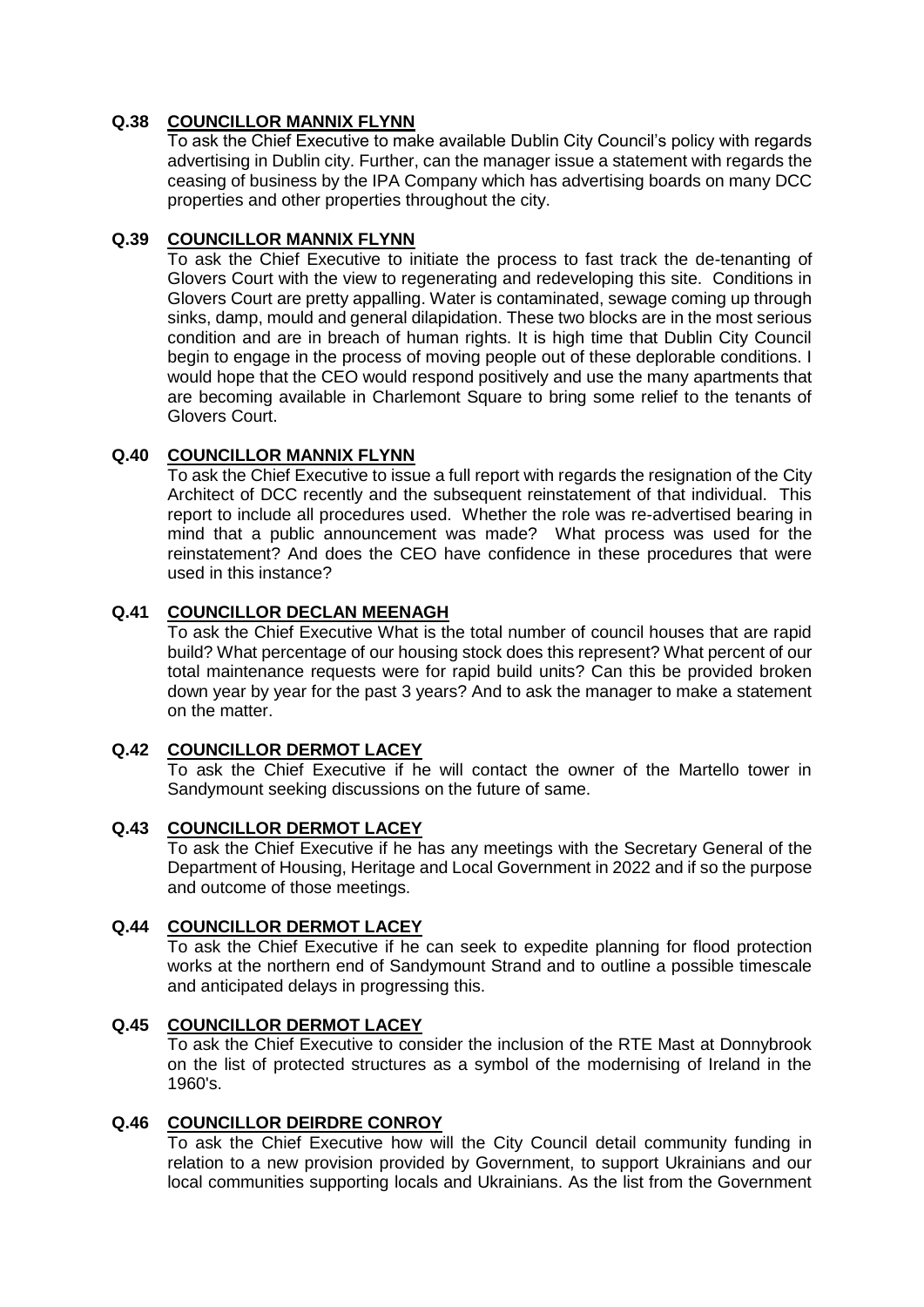includes Disability Access which will require re-construction on some Community buildings, I am including Evergreen Community Hall in Terenure as a request to be funded. **(See details supplied)**

## **Q.47 COUNCILLOR DEIRDRE CONROY**

To ask the Chief Executive To ask the Chief Executive in respect of Government Minister for Housing requesting that Local Authority can purchase empty houses for the necessity and needs of the Ukrainian people having to come to Ireland, local residents are asking now if empty houses can also be purchased for current homeless people in Dublin and people on the waiting list?

### **Q.48 COUNCILLOR COLM O'ROURKE**

To ask the Chief Executive to ensure that Dublin City Council takes a more leading role in celebrating National Tree Week, which is held annually in March, and to hold several initiatives, including but not limited to partnering with Coillte to offer free trees to members of the public.

### **Q.49 COUNCILLOR COLM O'ROURKE**

To ask the Chief Executive to remove the poles with lights at the top that were previously installed as a feature on Dorset Street and Drumcondra Road but no longer work as the light bulbs for these poles cannot be replaced, causing unnecessary clutter.

## **Q.50 COUNCILLOR JOE COSTELLO**

To ask the Chief Executive to request a report from the City Archivist/City Librarian on the links between Dublin and Bristol, considering that 2022 marks the 850th anniversary of the signing of the Charter by King Henry II of England, granting the City of Dublin to "his men of Bristol"; that the report be circulated to all councillors and to the Protocol Committee with a view to examining and developing future links between the two Cities.

## **Q.51 COUNCILLOR JOE COSTELLO**

To ask the Chief Executive to establish a one-stop-shop in the City to advise neighbourhoods on establishing sustainable energy communities; to advise on grant availability and to facilitate grant applications.

#### **Q.52 COUNCILLOR JOE COSTELLO**

To ask the Chief Executive to outline what steps he has taken to assist the artists who are threatened with eviction from the Richmond Road Studios.

#### **Q.53 COUNCILLOR JOE COSTELLO**

To ask the Chief Executive if he can act to remedy the situation whereby the waiting time for NCT tests in Dublin is now six months.

#### **Q.54 COUNCILLOR DEIRDRE HENEY**

To ask the Chief Executive in relation to the hazardous tree root protrusion in footpath at **(details supplied),** can he please attend to same as a matter of urgency and make the area safe as vulnerable pedestrians and our elders are in danger of sustaining serious injury as a result of same.

### **Q.55 COUNCILLOR DEIRDRE HENEY**

To ask the Chief Executive in relation to the path at **(details supplied)**, can he please arrange to have necessary repairs carried out as it is a danger to pedestrians, particularly our elders, one of whom recently tripped and fell down, causing serious injury to her face, jaw and eye; she also broke her wrist.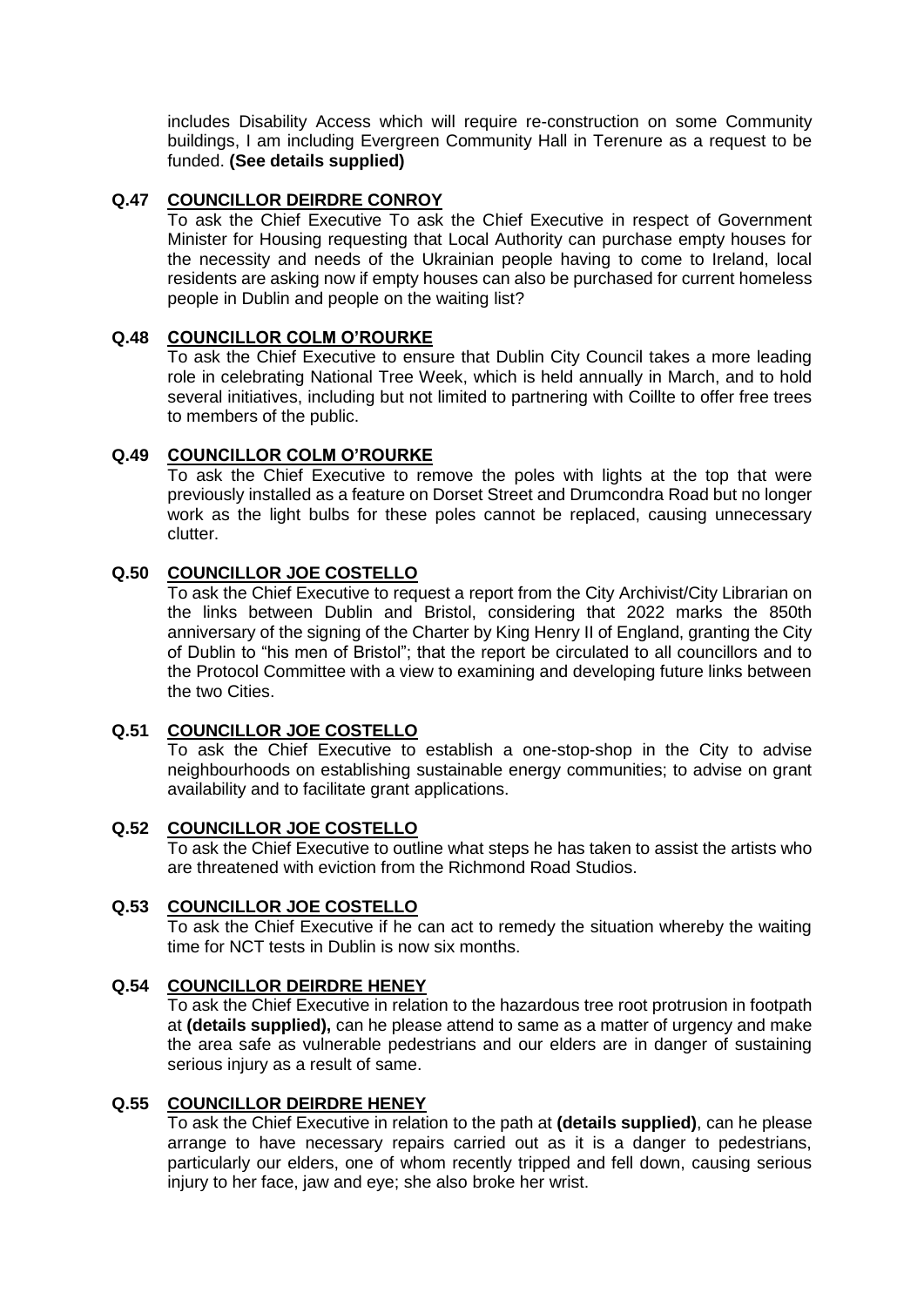# **Q.56 COUNCILLOR DEIRDRE HENEY**

To ask the Chief Executive in relation to **(details supplied)** to say where he is on the housing list and confirm if medical evidence has been taken into account in relation to his underlying health conditions. He needs to get out of his current home which is unsafe for a man of his age in life.

## **Q.57 COUNCILLOR DEIRDRE HENEY**

To ask the Chief Executive to make right/secure the manhole cover at (**details supplied).**

### **Q.58 COUNCILLOR DANNY BYRNE**

To ask the Chief Executive how many unauthorised developments investigations were carried out in 2019, 2020, 2021 and 2022 to date. How many warning letters were issued in each year and in how many cases were legal proceedings issued in each year.

## **Q.59 COUNCILLOR DARRAGH MORIARTY**

To ask the Chief Executive to confirm the timeline for when a Director of Service level staff member, supported by a small team, will be assigned fulltime by DCC to coordinate the local response between all of the agencies and community groups engaged in support and service provision to the Ukrainians. Can the Chief Executive also explain how this position will be resourced and what impact, if any, it will have on services provided?

### **Q.60 COUNCILLOR DARRAGH MORIARTY**

To ask the Chief Executive to provide a list of the vacant buildings given to the Department of Housing as part of the 500+ sites given by the 31 Local Authorities across the country, which could be repurposed for housing Ukrainian refugees in the short-term.

#### **Q.61 COUNCILLOR DARRAGH MORIARTY**

To ask the Chief Executive to provide an indicative timeline for when DCC will bring Donore Avenue Youth and Community back into use

## **Q.62 COUNCILLOR CAT O'DRISCOLL**

To ask the Chief Executive what the current status on the Victorian Fruit Market is and to indicate an expected timeline for activity to begin there?

#### **Q.63 COUNCILLOR VINCENT JACKSON**

To ask the Chief Executive to consider placing a tree in the footpath outside **(details supplied).** There was a tree previously in the footpath here, however it was removed like so many others and never replaced. The constituent is having lots of problems with people parking on the footpath outside his home on some occasion's cars were left / abandoned and DCC / An Garda Siochána had to remove them. The planting of a Tree will stop the footpath car parking and provide a beautiful Tree.

## **Q.64 COUNCILLOR VINCENT JACKSON**

To ask the Chief Executive to review the housing situation of **(details supplied).**

## **Q.65 COUNCILLOR VINCENT JACKSON**

To ask the Chief Executive to provide the procedure for a drive-in dishing at **(details supplied)** to the lady who lives here with her young child. The house was constructed approx. 16 years ago but never had a proper dishing other than the vehicle access.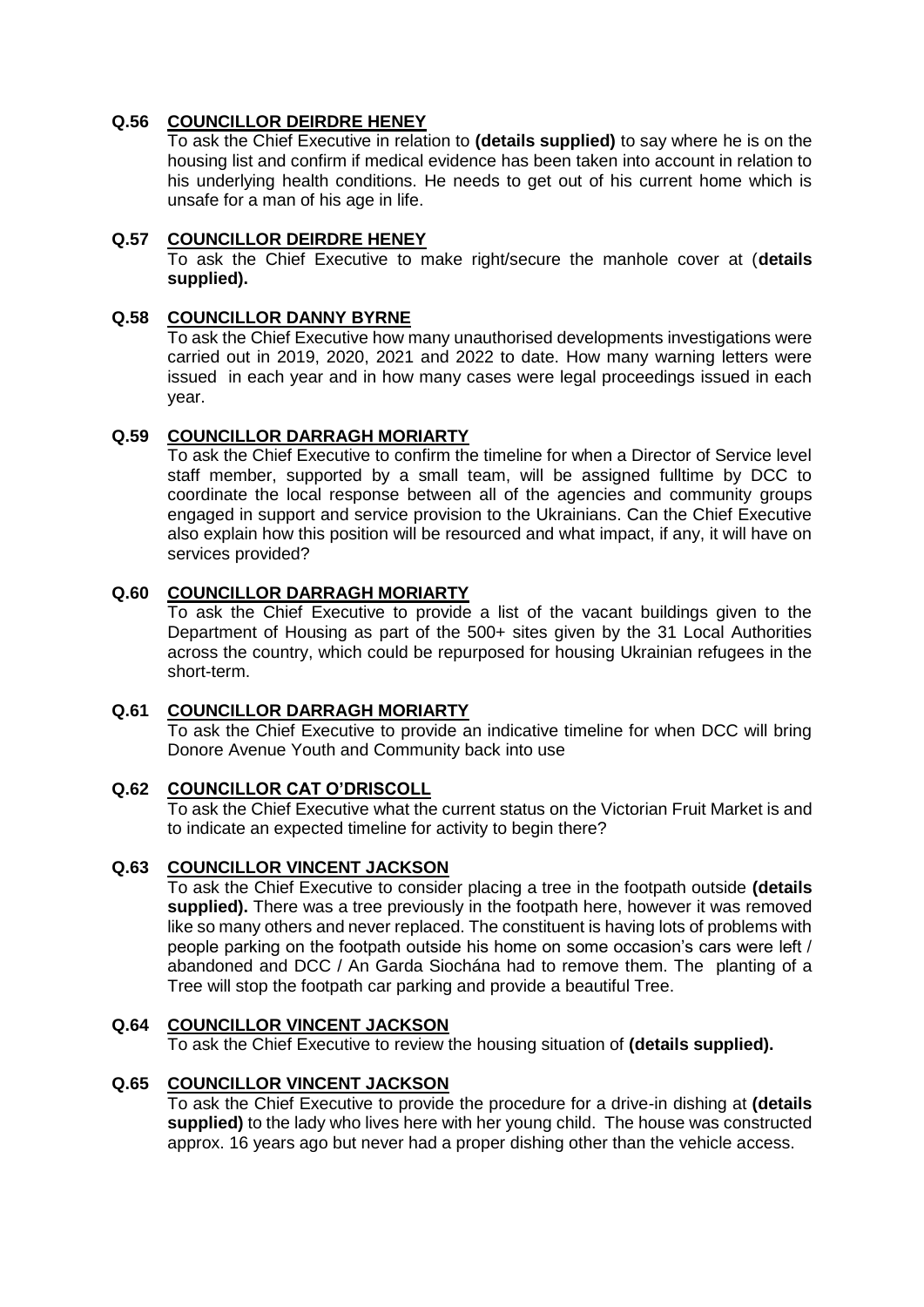# **Q.66 COUNCILLOR VINCENT JACKSON**

To ask the Chief Executive to draw up a full biodiversity plan for the Chapelizod Area of Dublin 20. This beautiful village probably the finest in our administrative area needs to be protected and enhanced going forward on the banks of the River Liffey and surrounded by the Phoenix Park. The area has some major infrastructural issues with a combined sewage system which can leak in addition there are 2 houses at the bridge which when the stump blocks raw sewage can flow into the River Liffey. The Chapelizod Tidy Towns Committee representative Mr Peter Kavanagh would be delighted to work alongside our bio-diversity officer on this plan as it all impacts on the National Tidy Towns initiatives.

## **Q.67 COUNCILLOR DAITHI DOOLAN**

To ask the Chief Executive In light of the damage done to the Glebe House, a building built in 1791 and a protected structure in the Crumlin Architectural Conservation Area, will Dublin City Council request that the owner Seabren Developments Ltd carry out the necessary repairs restore the house immediately?

## **Q.68 COUNCILLOR DAITHI DOOLAN**

To ask the Chief Executive for a full and detailed update on maintaining works carried out since January 2022 in Lissadel Maisonettes, Drimnagh?

## **Q.69 COUNCILLOR DAITHI DOOLAN**

To ask the Chief Executive When will the feasibility study on the future plans for Lissadel Maisonettes be ready and circulated to City Councillors?

## **Q.70 COUNCILLOR DAITHI DOOLAN**

To ask the Chief Executive How many 2 and 3 bed units did DCC acquire as part of the Tenant In Situ since DCC began the initiative?

## **Q.71 COUNCILLOR SÉAMAS MCGRATTAN**

To ask the Chief Executive to inspect the playing pitches at **(details supplied**) and arrange for any upgrade works if needed.

## **Q.72 COUNCILLOR SÉAMAS MCGRATTAN**

To ask the Chief Executive when will the insulation programme restart for tenants in the Cabra/Glasnevin ward.

#### **Q.73 COUNCILLOR SÉAMAS MCGRATTAN**

To ask the Chief Executive to install a yellow box at the junction of **(details supplied)**

## **Q.74 COUNCILLOR SOPHIE NICOULLAUD**

To ask the Chief Executive to provide information on how DCC can participate in offering a solution for resident's whose bins have been burnt from ASB to replace their bin. Before privatisation of waste, how did the corporation deal with the matter?

#### **Q.75 COUNCILLOR SOPHIE NICOULLAUD**

To ask the Chief Executive to provide the following update concerning the Lissadel Maisonettes: how many duplexes are in the complex, how many asked to be repaired and how many have been repaired. What is the timeline for the rest of them.

### **Q.76 COUNCILLOR SOPHIE NICOULLAUD**

To ask the Chief Executive where and when will the trial for water stations in parks take place? Will DCC consider doing a trial in the Ballyfermot/Drimnagh constituency?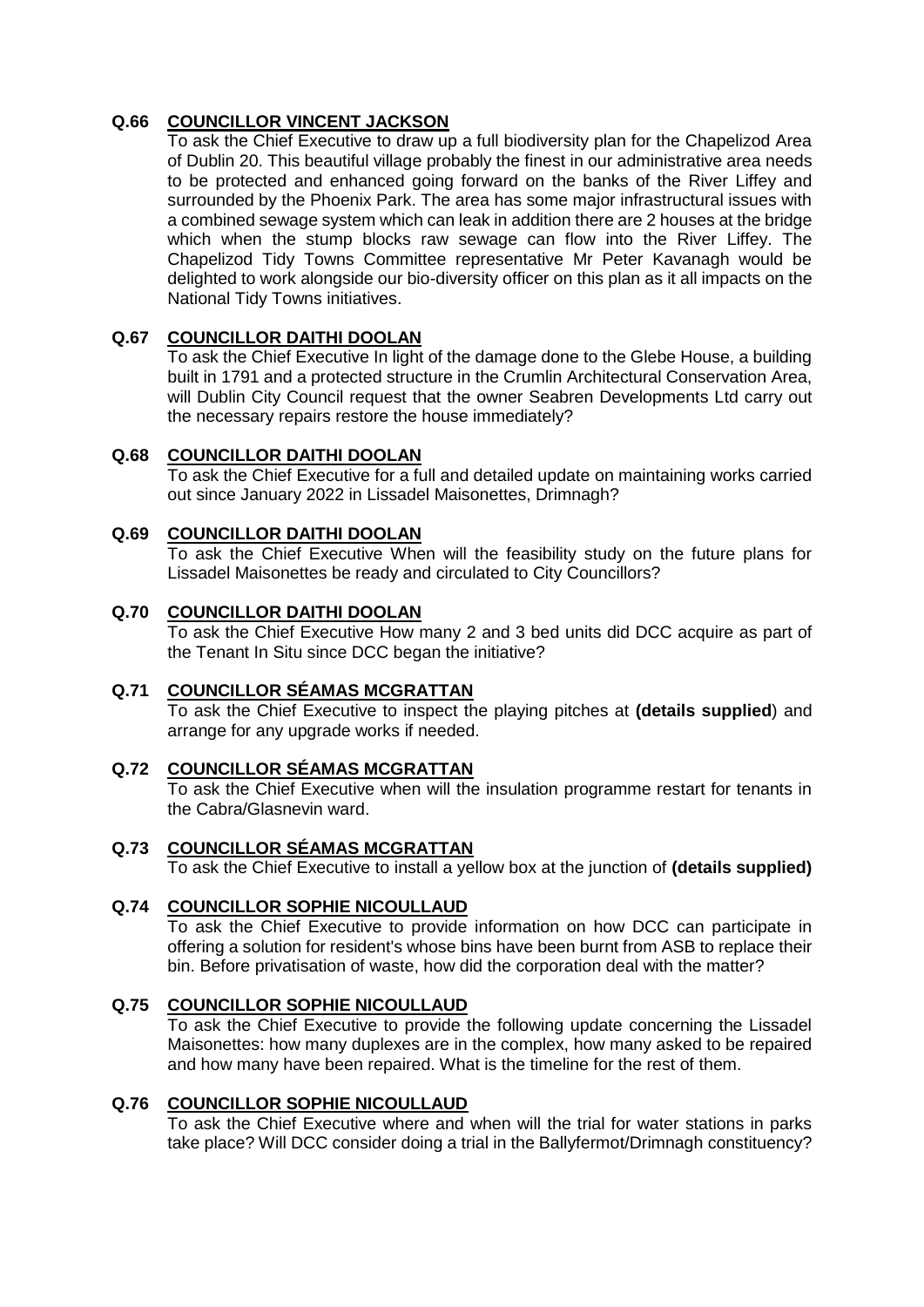# **Q.77 COUNCILLOR CAROLINE CONROY**

To ask the Chief Executive can bike racks for bleeper bikes please be located near the Community Hall beside the sacred heart boys school, Ballygall, Dublin 11.

# **Q.78 COUNCILLOR CAROLINE CONROY**

To ask the Chief Executive can bike racks be located outside Finglas Childcare Ltd?

## **Q.79 COUNCILLOR KEITH CONNOLLY**

To ask the Chief Executive to carry out a review of the traffic light sequencing at **(details supplied).**

## **Q.80 COUNCILLOR KEITH CONNOLLY**

To ask the Chief Executive following Q63 of the January Council meeting when will the wall be repaired at **(details supplied).**

## **Q.81 COUNCILLOR KEITH CONNOLLY**

To ask the Chief Executive following on from question 52 of the July 2020 when will the potholes be repaired in the car park at (**details supplied**)

## **Q.82 COUNCILLOR KEITH CONNOLLY**

To ask the Chief Executive to provide a report on the recent changes to the grass cutting in the city outlining:

A) Why was there a delay in grass cutting ?

- B) The main changes from the previous contract
- C) How often will the grass be cut going forward
- D) Will a before and after system be put in place
- E) Are there penalties associated with insufficient performance of the contract.
- F) How long is the duration of the contract ?

# **Q.83 COUNCILLOR BRIEGE MACOSCAR**

To ask the Chief Executive to provide an update on the installation of a single yellow line at **(details supplied**). Single yellow lines had been recommended at the bottom of the lay by near the green space but were not installed. The return of schools and colleges to full activity has led to frequent dangerous parking and commuter parking at this location making access to drive ways difficult.

# **Q.84 COUNCILLOR BRIEGE MACOSCAR**

To ask the Chief Executive to outline why public lighting on **(details supplied)** were repaired by 'looping' between two lights so that a cable runs between them?

## **Q.85 COUNCILLOR DECLAN FLANAGAN**

To ask the Chief Executive for an update regarding DCC's action plan for climate change and if he will make a statement on the matter.

## **Q.86 COUNCILLOR DECLAN FLANAGAN**

To ask the Chief Executive whether there are plans to use modular housing to house Ukrainian refugees and if he will make a statement on the matter.

## **Q.87 COUNCILLOR DECLAN FLANAGAN**

To ask the Chief Executive for an update regarding the 4 following capital projects and whether there is a full complement of project managers in place to deal with all DCC projects

• Parnell Square Cultural Quarter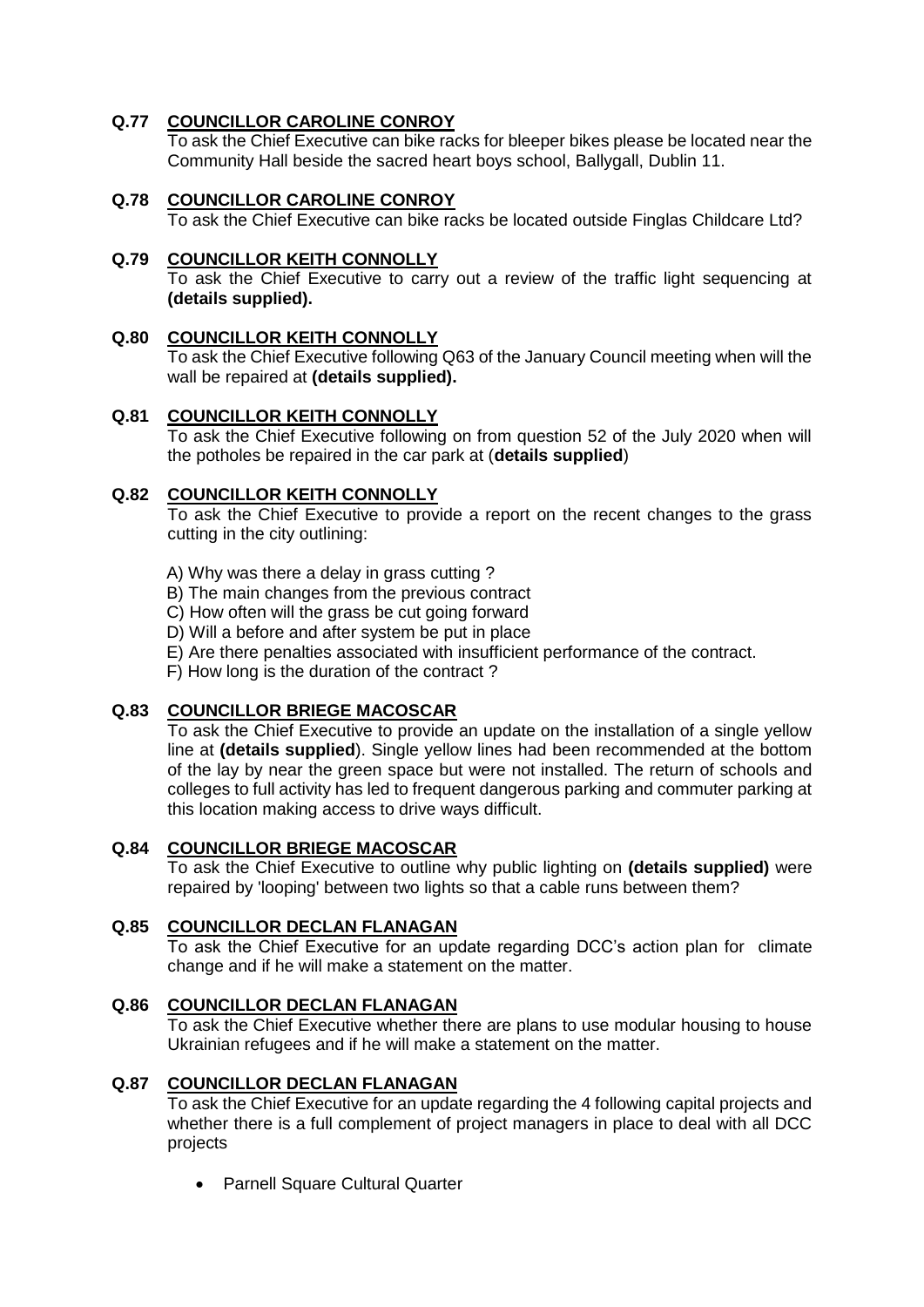- Dalymount Park
- Public Lighting Upgrade Project
- North city operation Depot

## **Q.88 COUNCILLOR DECLAN FLANAGAN**

To ask the Chief Executive when is it planned to permanently re-instate (**details supplied 1**) after the recent works & can the potholes along this full stretch of road up to (**details supplied 2**) be fixed. Are there plans to request extra funds from central government to deal with the shocking deterioration of roads in the North Central Area.

### **Q.89 COUNCILLOR TERENCE FLANAGAN**

To ask the Chief Executive to deal with the litter & dumping between **(Details supplied).** Can this area be cleaned & dealt with & can new flowers & shrubs be planted to improve the appearance.

## **Q.90 COUNCILLOR TERENCE FLANAGAN**

To ask the Chief Executive to have the yellow box painted at the entrance (**details supplied).**

## **Q.91 COUNCILLOR TERENCE FLANAGAN**

To ask the Chief Executive to have the leaning lamppost outside **(details supplied)** repaired or replaced.

## **Q.92 COUNCILLOR TERENCE FLANAGAN**

To ask the Chief Executive to have the following works carried out at **(details supplied)**. The road swept especially in the middle. There is a lot of dirt, stones & sand along this stretch to Baldoyle. The road markings repainted as they are fading along this stretch of road.

## **Q.93 COUNCILLOR NAOISE Ó MUIRÍ**

To ask the Chief Executive to undertake a detailed examination of the legal issues raised in **(details supplied**) with respect to a letter of consent which was subsequently used in planning application 3617/22. Can the CEO provide a detailed response to all items raised including the legal basis under which the Executive can give such a consent.

#### **Q.94 COUNCILLOR NAOISE Ó MUIRÍ**

To ask the Chief Executive to organise for the footpath outside No. 27 Vernon Grove, Clontarf, Dublin D03W4F3 to repaired to address the issues highlighted in (**details supplied).**

# **Q.95 COUNCILLOR NAOISE Ó MUIRÍ**

To ask the Chief Executive please provide a detailed report on the position of (**details supplied 1**) on the housing list. Can the CEO indicate if there have been any offers made in the last year and also provide an indicative timeframe as to when an offer might be forthcoming. Can the CEO also confirm if (**details supplied 2**) is DCC housing and if (**details supplied 1**) could be considered for this property given proximity.

## **Q.96 COUNCILLOR NAOISE Ó MUIRÍ**

To ask the Chief Executive if he envisages a further round of applications for the School Zone or Safe Routes to School programmes and if so when? I understand that there is interest from St Brigids Boys National School in Killester in this regard but unfortunately they didn't apply within the initial process. If there are no further